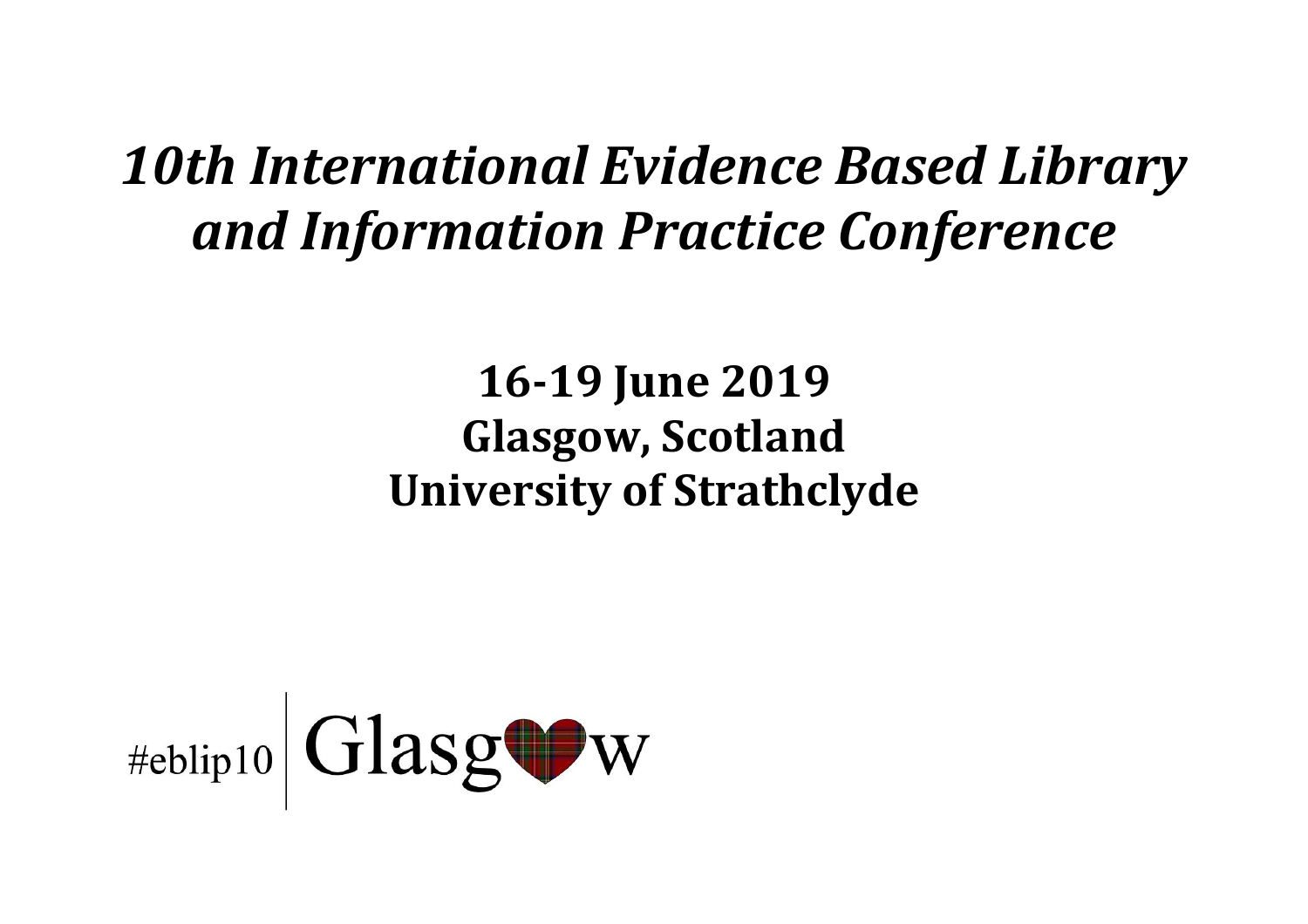## **EBLIP10 Overview**

|              | Sunday 16 June |                       | <b>Monday 17 June</b>  |                                                 | <b>Tuesday 18 June</b> |                                | <b>Wednesday 19 June</b> |                        |                                |
|--------------|----------------|-----------------------|------------------------|-------------------------------------------------|------------------------|--------------------------------|--------------------------|------------------------|--------------------------------|
| 8:30         |                |                       |                        |                                                 |                        |                                |                          |                        |                                |
| 9:00         |                |                       |                        | <b>Conference Opening and</b>                   |                        | Mid-Conference Keynote         |                          |                        |                                |
|              |                |                       |                        | <b>Opening Keynote - David</b>                  |                        | - Frankie Wilson               |                          |                        |                                |
| 9:30         |                | Pre-conference        |                        | Stewart (9:00-10:30)                            |                        | $(9:00-10:00)$                 |                          |                        | <b>Session H (9:30-10:30)</b>  |
| 10:00        |                | workshops             |                        |                                                 |                        | <b>Poster Madness</b>          |                          |                        |                                |
| 10.15        |                | $(9:30-12:30)$        |                        |                                                 |                        | $(10:00-10:30)$                |                          |                        |                                |
| 10:30        |                |                       |                        | Coffee (10:30-10:45)                            |                        | Coffee (10:30-11:00)           |                          |                        | Coffee (10:30-10:45)           |
| 10.45        |                |                       |                        | Session A (10:45-12:15)                         |                        |                                |                          |                        | Session I (10:45-11:45)        |
| 11:00        |                |                       |                        |                                                 | Open                   | <b>Session D (11:00-12:30)</b> |                          |                        |                                |
| 11.15        |                |                       |                        |                                                 |                        |                                |                          |                        |                                |
| 11:30        | Desk Open      |                       | Registration Desk Open |                                                 | Desk                   |                                |                          | Registration Desk Open |                                |
| 11.45        | Registration   |                       |                        |                                                 |                        |                                |                          |                        | Break * (11:45-12:00)          |
| 12:00        |                |                       |                        |                                                 | Registration           |                                |                          |                        | <b>Closing Keynote - Donna</b> |
| 12.15        |                | Lunch (12:30-1:30)    |                        | Lunch (12.15-1.00)                              |                        | Lunch (12:30-1:30)             |                          |                        | Scheeder - and                 |
| 12:30        |                |                       |                        |                                                 |                        | <b>EBLIP Journal Update</b>    |                          |                        | <b>Conference Closing</b>      |
| 1:00         |                |                       |                        |                                                 |                        | $(12.45 - 1.15)$               |                          |                        | $(12:00-1:30)$                 |
| 1:30         |                | Pre-conference        |                        | Session B (1:00-2:30)                           |                        | <b>Session E (1:30-2:30)</b>   |                          |                        |                                |
| 2:00         |                | workshops (1:30-4:30) |                        |                                                 |                        |                                |                          |                        | *Bag lunch available           |
| 2:30         |                |                       |                        |                                                 |                        | <b>Session F (2:30-3:30)</b>   |                          |                        |                                |
| 3:00         |                |                       |                        | Coffee (2:30-3:00)                              |                        |                                |                          |                        |                                |
| 3:30         |                |                       |                        | <b>Session C (3:00-4:30)</b>                    |                        | Coffee<br><b>Posters</b>       |                          |                        |                                |
| 4:00         |                |                       |                        |                                                 |                        | $(3:30-4:30)$                  |                          |                        |                                |
| 4:30         |                |                       |                        |                                                 |                        | <b>Session G (4:30-5:30)</b>   |                          |                        |                                |
| 5:00<br>5:30 |                |                       |                        | <b>Opening Night Reception</b><br>$(5:00-6:00)$ |                        |                                |                          |                        |                                |
| 6:00         |                |                       |                        |                                                 |                        |                                |                          |                        |                                |
| 6:30         |                |                       |                        |                                                 |                        | 6:30 Cocktails                 |                          |                        |                                |
| 7:00         |                |                       |                        |                                                 |                        | 7:00 Conference Dinner         |                          |                        |                                |
| 7:30         |                |                       |                        |                                                 |                        | 8:00 Ceilidh and dance         |                          |                        |                                |
|              |                |                       |                        |                                                 |                        |                                |                          |                        |                                |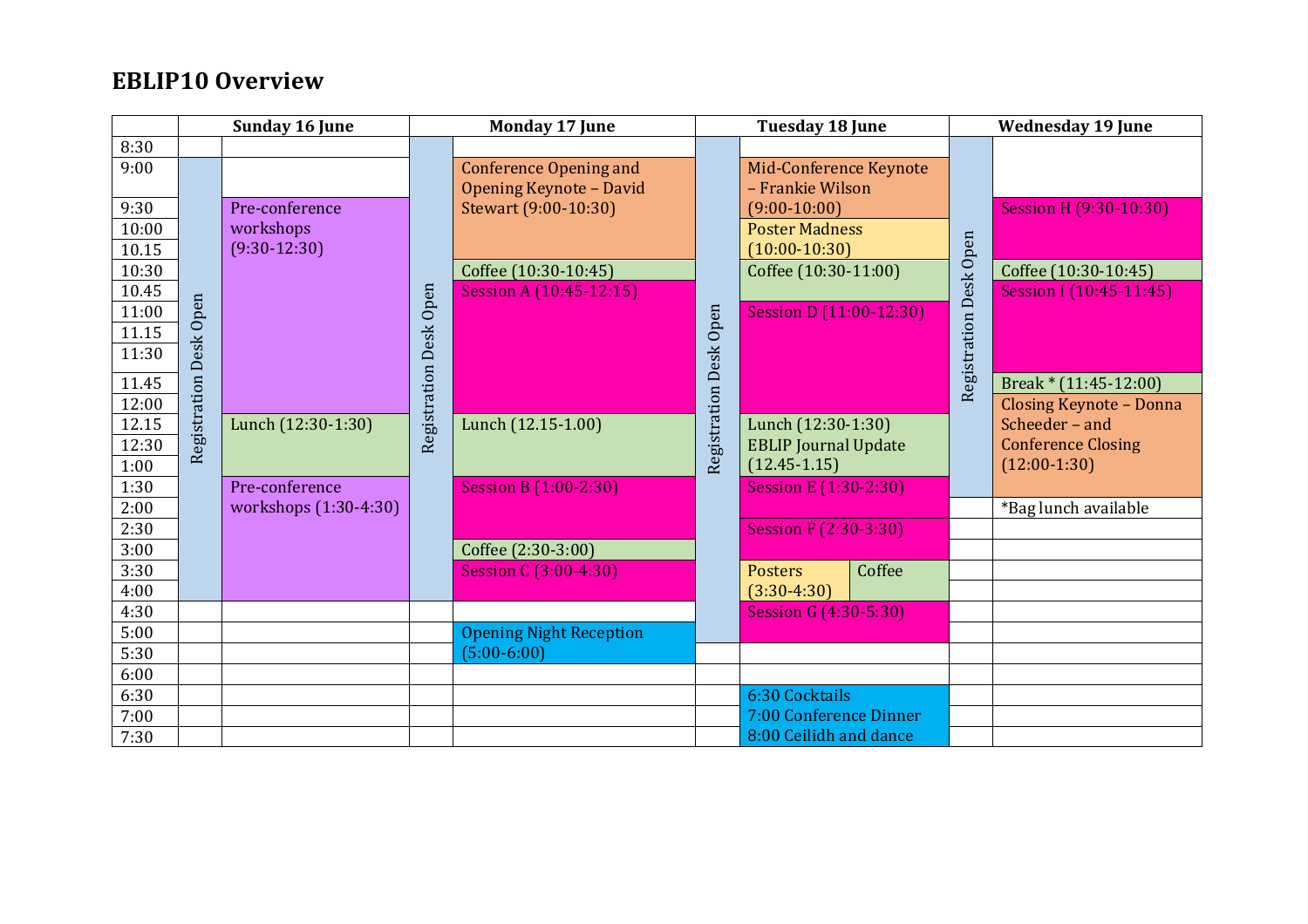#### **Keynote Presentations and Papers Monday 17 June**

| Room GH514                                                                                                                                                                       | Room GH512                                                                                                                                                                                 | Room GH513                                                                                                                                                                                    |  |  |
|----------------------------------------------------------------------------------------------------------------------------------------------------------------------------------|--------------------------------------------------------------------------------------------------------------------------------------------------------------------------------------------|-----------------------------------------------------------------------------------------------------------------------------------------------------------------------------------------------|--|--|
| 9:00-10:30am: Opening session and keynote<br>by David Stewart: "'Biblio what?' Birmingham,<br>Briggs and beyond: A practitioner's evidence<br>journey"                           |                                                                                                                                                                                            |                                                                                                                                                                                               |  |  |
|                                                                                                                                                                                  | Session A: 10:45am-12:15pm                                                                                                                                                                 |                                                                                                                                                                                               |  |  |
| Using routine evidence within health<br><b>libraries</b>                                                                                                                         | Using qualitative methods to demonstrate<br>value and impact                                                                                                                               | <b>Building skills</b>                                                                                                                                                                        |  |  |
| Chloe Stewart. How are information seekers<br>really searching? Analysing user routes<br>through an enquiry management system                                                    | Susan Archambault. In their own Words: Using<br>student feedback to improve LibGuides                                                                                                      | Lorie Kloda, Jodi Philbrick and Susan<br>Lessick. Reducing uncertainty: Building health<br>sciences librarians' capacity for evidence-based<br>practice through a Research Training Institute |  |  |
| Stacey Astill. Statistical Shields: Drawing Manx<br>libraries together in uncertain times                                                                                        | Nicola Pearce-Smith. Demonstrating the value<br>and impact of literature searches conducted for<br>Public Health England (PHE): Collecting Impact<br><b>Stories</b>                        | Anne Goulding and Jennifer Campbell-<br>Meier. Evidencing the impact of CPD workshops on<br>librarians' professional practice                                                                 |  |  |
| Dominic Gilroy. National collation of<br>quantitative evidence from an NHS Library<br>and Knowledge Services Impact<br>Questionnaire: challenges and uses                        | Louise Graham. Storing Stories - answering the<br>So What? question                                                                                                                        |                                                                                                                                                                                               |  |  |
|                                                                                                                                                                                  |                                                                                                                                                                                            |                                                                                                                                                                                               |  |  |
| <b>Session B: 1:00-2:30pm</b>                                                                                                                                                    |                                                                                                                                                                                            |                                                                                                                                                                                               |  |  |
| <b>Meeting user needs</b><br>Lee Ann Fullington and Matthew Harrick. New<br>campus, new information: Library support for<br>transfer students                                    | <b>Digital and media literacy</b><br>Katie Edwards, Christine Gallagher and Kristi<br>Long. Supporting digital information literacy in<br>post-integration Scottish health and social care | <b>New roles for health librarians</b><br>Michelle Kirkwood. The role of the Knowledge<br>Broker in the development of Clinical Decision<br>Support                                           |  |  |
| Esther E. Carrigan, Heather K. Moberly, Eric G.<br>Riddle, L.M. Rey and Molly Crews. Using pilot<br>program evidence to determine feasibility and<br>parameters of a new service | Angela Short and Lindsay McKrell. Work IT -<br>how libraries can deliver digital support for<br>employability and the lessons for wider digital<br>inclusion                               | Diane Pennington and Laura Cagnazzo. Library<br>linked data implementations and perceptions:<br>Implications for practice                                                                     |  |  |
| Laura Kuo. Evidence on how libraries enhance<br>the academic success of at-risk students                                                                                         | Doreen Bradley and Craig Smith. How do<br>college students find and evaluate news? Using<br>evidence to improve teaching methods for<br>media literacy                                     | Paul Levay and Jenny Craven. Reflections on the<br>role of expert searcher in times of uncertainty: A<br>NICE case study                                                                      |  |  |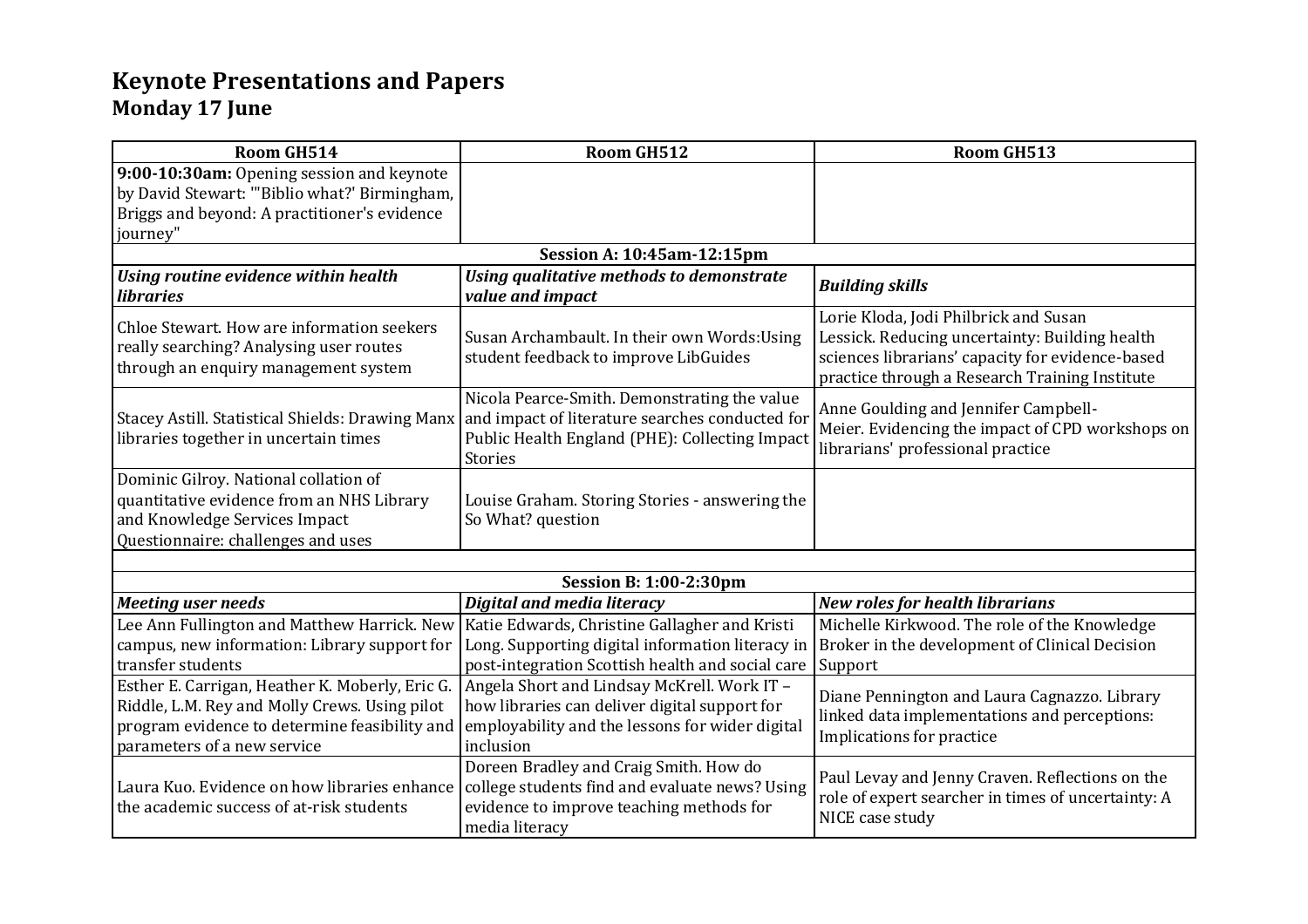| Room GH514                                                                                                                                                     | Room GH512                                                                                                                                                  | Room GH513                                                                                                 |  |  |
|----------------------------------------------------------------------------------------------------------------------------------------------------------------|-------------------------------------------------------------------------------------------------------------------------------------------------------------|------------------------------------------------------------------------------------------------------------|--|--|
| <b>Session C: 3:00-4:30pm</b>                                                                                                                                  |                                                                                                                                                             |                                                                                                            |  |  |
| Developing methods for EBLIP                                                                                                                                   | User needs                                                                                                                                                  | Methods - Using electronic media to<br>collect evidence                                                    |  |  |
| Clare Thorpe and Alisa Howlett. Developing<br>certainty via a maturity model for evidence-based<br>library and information practice in university<br>libraries | Christine Wolff-Eisenberg and Janet<br>Fletcher. Collectively supporting faculty: A national<br>study of research and teaching practices and needs          | Deborah Charbonneau. The e-Delphi<br>Method: Opportunities for soliciting<br>and analyzing expert opinions |  |  |
| Thane Chambers and Sharon Murphy. The Big Bang:<br>When evidence and affect collide. A case study in<br>group decision making                                  | Jung Mi Scoulas and Sandra De Groote. Factors<br>affecting university students' library visits in person<br>and online using a multiple regression approach | Erika E. Smith and Richard Hayman.<br>Meaningfully mixing methods for large<br>social media datasets       |  |  |
| Paula Ochôa and Leonor Gaspar Pinto. Gathering<br>evidence for Sustainable Development Goals: An<br>alignment perspective                                      | Jonathan Eldredge, Sumit Patel and Laura J.<br>Hall. Information resources valued by medical<br>students in a clinical reasoning course                     |                                                                                                            |  |  |

## **Tuesday 18 June**

| Room GH514                                                                                                                                                                                                             | Room GH512                                                                                                                                               | Room GH513                                                                                                                |
|------------------------------------------------------------------------------------------------------------------------------------------------------------------------------------------------------------------------|----------------------------------------------------------------------------------------------------------------------------------------------------------|---------------------------------------------------------------------------------------------------------------------------|
| 9:00-10:30: Keynote by Frankie Wilson: "Just do it!                                                                                                                                                                    |                                                                                                                                                          |                                                                                                                           |
| Don't let perfect be the enemy of action"                                                                                                                                                                              |                                                                                                                                                          |                                                                                                                           |
| and Poster Madness                                                                                                                                                                                                     |                                                                                                                                                          |                                                                                                                           |
|                                                                                                                                                                                                                        | <b>Session D: 11:00am-12:30pm</b>                                                                                                                        |                                                                                                                           |
| Value, impact, and outcomes                                                                                                                                                                                            | <b>Systematic reviews</b>                                                                                                                                | <b>Planning and evaluating services</b>                                                                                   |
| Clare Hemsworth and Andrew Givan. The Scottish<br>Attainment Challenge in Renfrewshire school<br>libraries: Using evidence based programmes in<br>school libraries to help close the poverty related<br>attainment gap | Lynda Ayiku and Jenny Craven.<br>Developing validated geographic search<br>filters to search efficiently and effectively<br>for context-sensitive topics | Christine Wolff-Eisenberg. Addressing unmet<br>needs: Developing and testing services for<br>important campus communities |
| Pip Divall and Cathryn James. The impact of the<br>Clinical Librarians in the NHS: findings of a national<br>study                                                                                                     | Amanda Click, Meggan Houlihan and<br>Claire Wiley. Distilling the evidence: A<br>systematic review of business information<br>literacy                   | David Morgan. Evidence gathering for project<br>management - supporting planning, executing,<br>and evaluating            |
| Maria Beatriz Marques and Leonor Calvão                                                                                                                                                                                | M. Brooke Robertshaw and Andrew                                                                                                                          | Håkan Carlsson and Tore Torngren. General user                                                                            |
| Borges. From the management of assumptions to                                                                                                                                                                          | Asher. Aggregated impacts and individual                                                                                                                 | surveys and other methods for Quality                                                                                     |
| the management of evidence: The evaluation of the                                                                                                                                                                      | risks: A systematic review and meta-                                                                                                                     | Assessment - user knowledge and evidence-                                                                                 |
| outcomes of information systems                                                                                                                                                                                        | analysis of library impact studies                                                                                                                       | based library development                                                                                                 |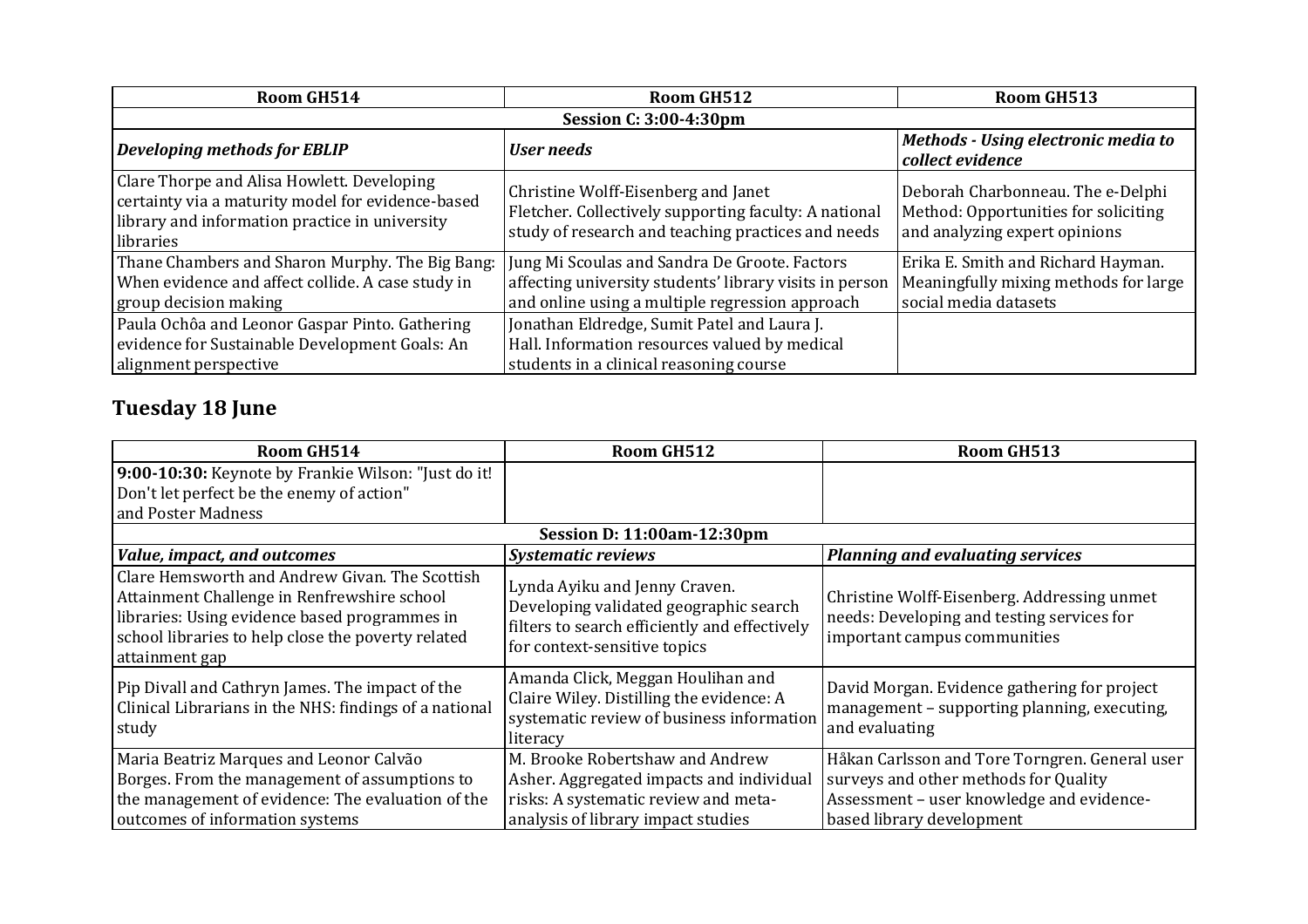| Room GH514                                                                                                                                                                                                                          | Room GH512                                                                                                                                                                                                           | Room GH513                                                                                                                                                                                                   |  |  |  |
|-------------------------------------------------------------------------------------------------------------------------------------------------------------------------------------------------------------------------------------|----------------------------------------------------------------------------------------------------------------------------------------------------------------------------------------------------------------------|--------------------------------------------------------------------------------------------------------------------------------------------------------------------------------------------------------------|--|--|--|
| <b>Session E: 1:30-2:30pm</b>                                                                                                                                                                                                       |                                                                                                                                                                                                                      |                                                                                                                                                                                                              |  |  |  |
| <b>Publishing</b>                                                                                                                                                                                                                   | <b>Digital Services</b>                                                                                                                                                                                              | Meeting user needs in non-traditional<br>communities                                                                                                                                                         |  |  |  |
| Lorie Kloda, Denise Koufogiannakis and<br>Virginia Wilson. Research for librarianship: A<br>study of a decade of Canadian faculty<br>publications                                                                                   | Karim Tharani. Of evidence and technology:<br>How EBLIP helped safeguard an oral<br>tradition                                                                                                                        | Joanna Hare and Mengjie Zou. Into the unknown:<br>Developing an evidence-based information literacy<br>program for a non-traditional undergraduate<br>program                                                |  |  |  |
| Richard Hayman. Is it illegitimate evidence? A<br>facilitated discussion on predatory publishing<br>and EBP                                                                                                                         | Kathryn Barrett and Sabina Pagotto. Local<br>users, consortial providers: Seeking points of<br>dissatisfaction with a collaborative virtual<br>reference service                                                     | Jennifer Zhao and Tara Mawhinney. Assessment of<br>multilingual library orientation videos                                                                                                                   |  |  |  |
|                                                                                                                                                                                                                                     |                                                                                                                                                                                                                      |                                                                                                                                                                                                              |  |  |  |
|                                                                                                                                                                                                                                     | <b>Session F: 2:30-3:30pm</b>                                                                                                                                                                                        |                                                                                                                                                                                                              |  |  |  |
| <b>National initiatives for health libraries</b>                                                                                                                                                                                    | <b>Graduate student needs</b>                                                                                                                                                                                        | <b>Collections</b>                                                                                                                                                                                           |  |  |  |
| Clare Edwards and Dominic Gilroy. The<br>development and implementation of Quality<br>Improvement Standards for NHS Library and<br>Knowledge Services                                                                               | Hilary Bussell, Jennifer Schnabel and Amanda<br>Rinehart. To collaborate or not to<br>collaborate: Subject librarians re-examine<br>graduate student outreach                                                        | Jaclyn Mclean, Dede Dawson and Charlene<br>Sorensen. Communicating collections cancellations<br>to campus: Qualitative evidence to inform practice                                                           |  |  |  |
| Cecily Gilbert, Kathleen Gray, Kerryn Butler-<br>Henderson and Ann Ritchie. Digital health and<br>professional identity in Australian health<br>libraries: Evidence from a census of the<br>Australian health information workforce | Joe Lenkart. Building long-term research<br>relationships: Reference services for<br>graduate students                                                                                                               | Pearl Herscovitch and Madelaine Vanderwerff. If<br>you build it, will they (really) come? Proximity and<br>other factors affecting education students' use of<br>Mount Royal Library's Curriculum Collection |  |  |  |
|                                                                                                                                                                                                                                     |                                                                                                                                                                                                                      |                                                                                                                                                                                                              |  |  |  |
|                                                                                                                                                                                                                                     | Session G, 4:30-5:30pm                                                                                                                                                                                               |                                                                                                                                                                                                              |  |  |  |
| <b>Emerging roles for librarians</b>                                                                                                                                                                                                | <b>Needs and behaviour of nursing students</b>                                                                                                                                                                       | <b>Assessment</b>                                                                                                                                                                                            |  |  |  |
| Jordan Nielsen. New Venture Librarianship:<br>Practical implications from the<br>Entrepreneurship Librarian job market                                                                                                              | Diane Ingram. User Needs - User Gets:<br>Developing academic and information<br>literacy skills modules for nursing students<br>at an Australian university, using an<br>evidence-based approach for student success | Elizabeth Brown and Maureen Rust. Creating<br>reason from results: Interpreting student<br>assessment data at scale                                                                                          |  |  |  |
| Tom Hudson and Liz Walton. Can a searcher<br>become a screener? Evidence of a search team's<br>capability to perform title/abstract screening<br>of literature search results for NICE common<br>infections evidence reviews        | Peter Stokes. Profiling the information<br>seeking behaviour of nursing students                                                                                                                                     | Sally Bell and Fiona Tinto. Developing an<br>eResources evaluation tool at the University of<br>Strathclyde                                                                                                  |  |  |  |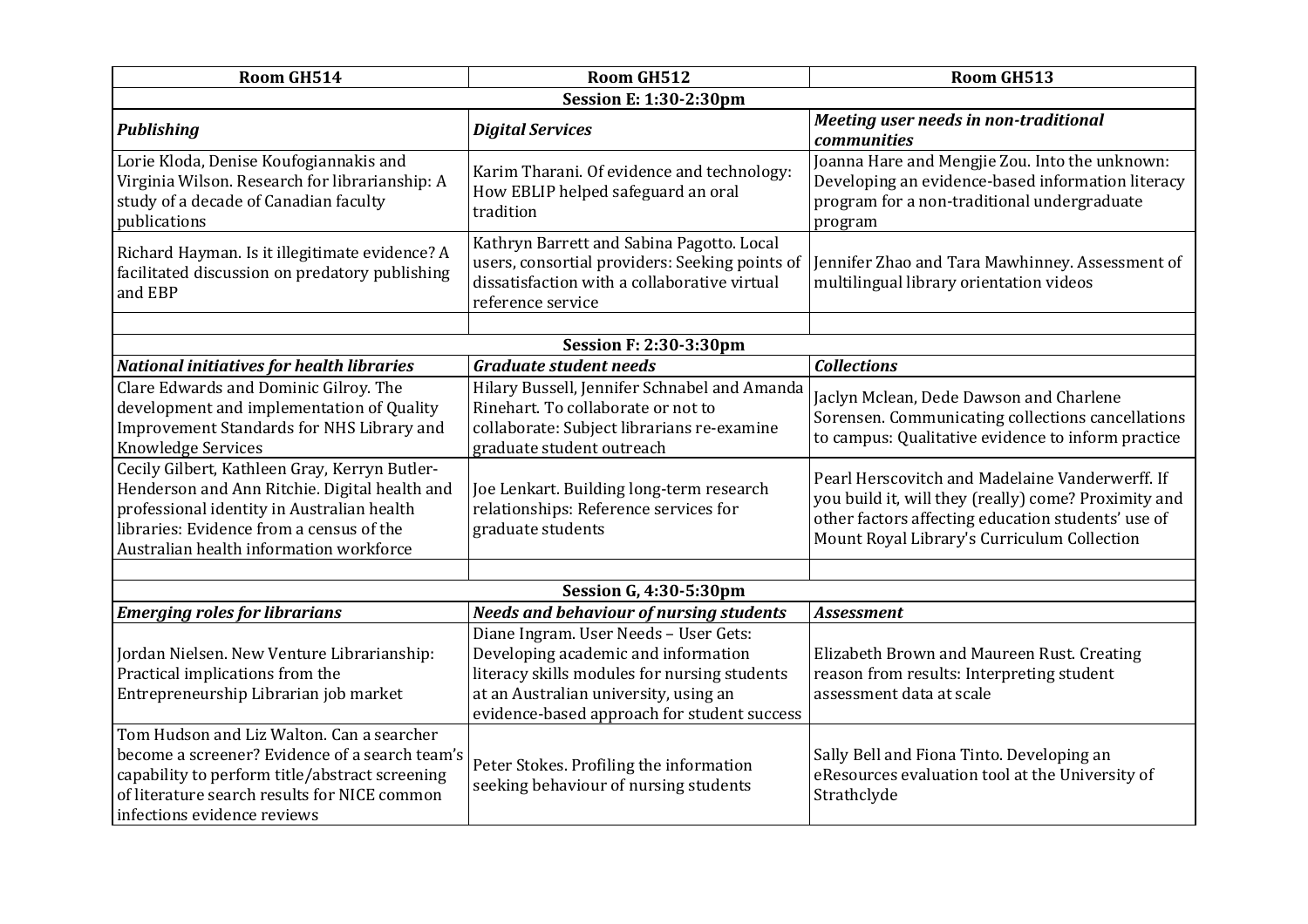#### **Wednesday 19 June**

| Room GH514                                                                                                                                   | Room GH512                                                                                                                                       | Room GH513                                                                                                                                                                                                              |
|----------------------------------------------------------------------------------------------------------------------------------------------|--------------------------------------------------------------------------------------------------------------------------------------------------|-------------------------------------------------------------------------------------------------------------------------------------------------------------------------------------------------------------------------|
|                                                                                                                                              | <b>Session H: 9:30-10:30am</b>                                                                                                                   |                                                                                                                                                                                                                         |
| <b>Academic libraries</b>                                                                                                                    | <b>Instruction</b>                                                                                                                               | <b>Gender and methods</b>                                                                                                                                                                                               |
| Laura Rocco and Elise Feltman.<br>Understanding how international students<br>interact with library spaces, staff, and<br>services           | Veronica Wells. Using participatory<br>design to develop strategies for the<br>library's Information Literacy Program                            | Hilary Bussell and Tatiana Bryant. Lived experience as<br>evidence: Reflections on a qualitative study of gender in<br>librarianship                                                                                    |
| Jonathan DaSo and Jessica Barmon.<br>Analyzing the impact of library sponsored<br>tutoring on student success                                | Britt Foster. Faculty information<br>literacy teaching practices: A<br>Data/Methods Triangulation Approach<br>to investigating instruction       | Emily Kingsland. Unexpected paths: Undercover feminist<br>pedagogy in information literacy                                                                                                                              |
|                                                                                                                                              |                                                                                                                                                  |                                                                                                                                                                                                                         |
|                                                                                                                                              | <b>Session I: 10:45am-11:45am</b>                                                                                                                |                                                                                                                                                                                                                         |
| <b>Value and impact</b>                                                                                                                      | <b>Collecting users' experiences</b><br>qualitatively                                                                                            | <b>E-resources and social media</b>                                                                                                                                                                                     |
| Cheryl Stenstrom and Natalie Cole.<br>Measuring the value of California's public<br>libraries                                                | Robin Bergart and Juliene McLaughlin.<br>Can user experience research be<br>trusted?                                                             | Richard Hayman, Erika E. Smith and Hannah Storrs. "I've<br>never felt so done with school before": Connecting<br>information needs and behaviours from students' Facebook<br>Confessions                                |
| Alyson Tyler. "Books and banter":<br>Evidence from Scottish mobile library<br>users of the service's impact on their lives                   | Laura Spears and Bess de Farber.<br><b>Assessing Collaboration Workshops:</b><br>Revealing hidden values of<br>unsuspecting library stakeholders | Andrew Asher, Kristin Briney, Abigail Goben, Kyle M. L. Jones,<br>Michael Perry, Dorthea Salo and M. Brooke Robertshaw. Do<br>students care? Student perspectives on personal data use in<br>library learning analytics |
| Noon-1:30pm: Closing session and<br>keynote by Donna Scheeder: "Telling the<br>real story: Creating a global vision through<br>data sharing" |                                                                                                                                                  |                                                                                                                                                                                                                         |

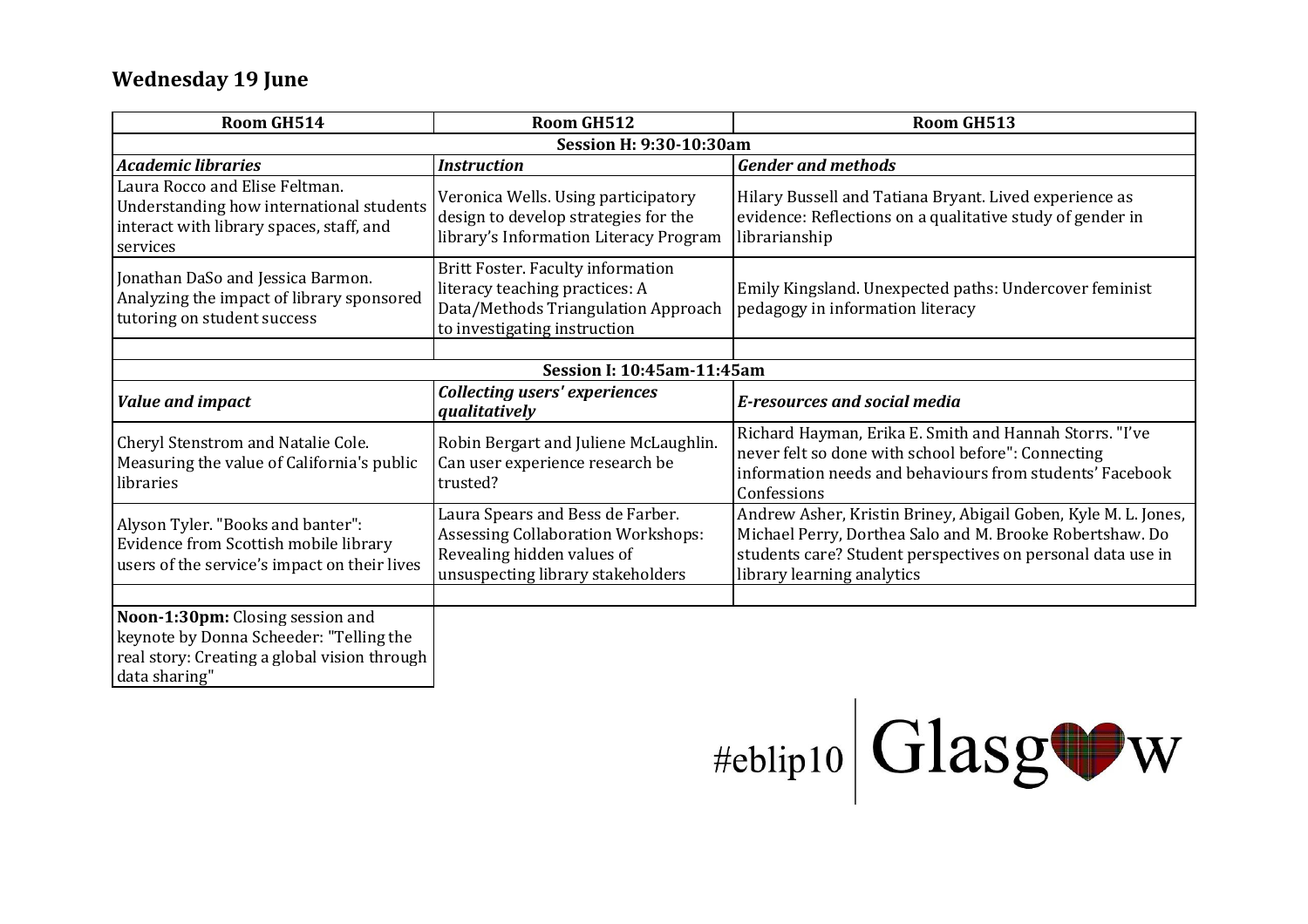#### **Social Events**

## **Monday 17 June -** Welcome Reception at the Glasgow City Chambers

*5:00pm-6:00pm*

The Welcome Reception will be hosted at the historic Glasgow City Chambers (82 George Square, Glasgow). The reception will include complimentary drinks and canapes, and a welcome to the city from the Lord Provost's representative. We would like to thank the Lord Provost and Glasgow City Council for hosting this Civic Reception.



**Tuesday 18 June** – Conference Dinner at Òran Mór *5:45pm-midnight*

The conference dinner will be held at Òran Mór (Top of Byers Road, Glasgow). Pre-dinner drinks (including complimentary sparkling wine) will be served at 6:30 and dinner will be at 7:00. A ceilidh/dance will follow at 8:00/8:30. Busses will leave from the University of Strathclyde's McCance Building on Richmond Street at 5:45pm and will return at 11:00pm, 11:30pm, and midnight.